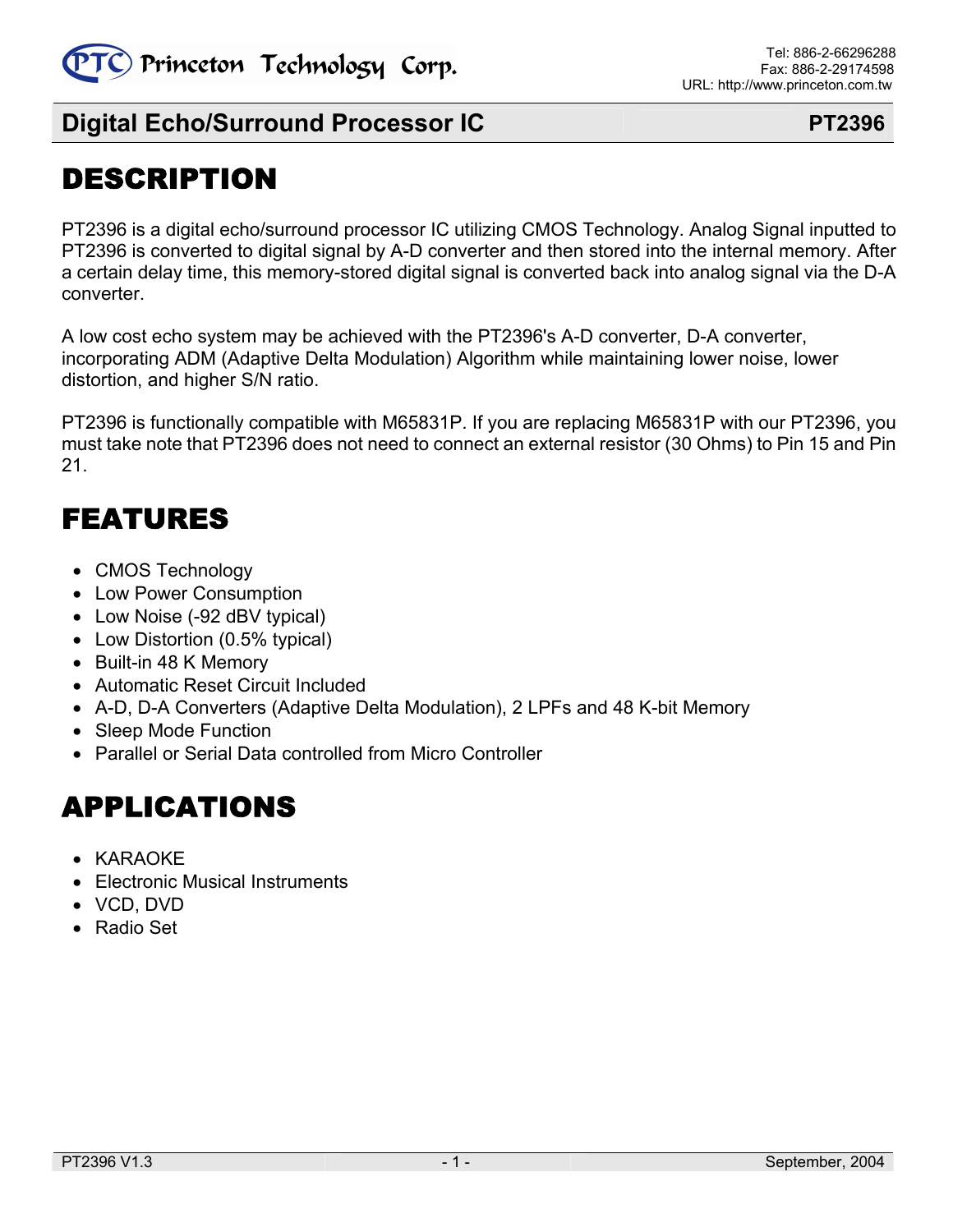# BLOCK DIAGRAM



# PIN CONFIGURATION

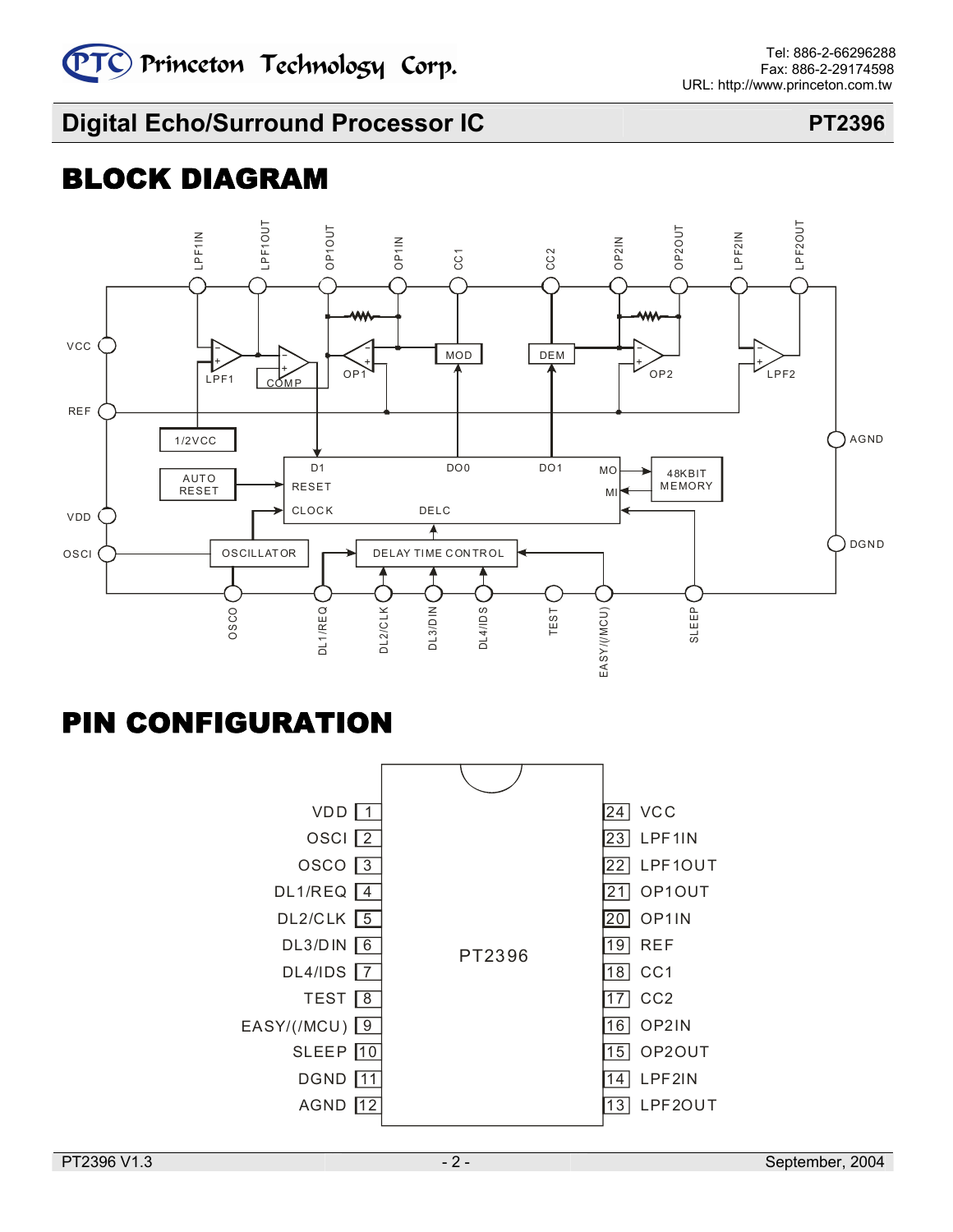# PIN DESCRIPTION

| <b>Pin Name</b> | I/O                      | <b>Description</b>                                                                                         | Pin No.                                                                         |                |  |
|-----------------|--------------------------|------------------------------------------------------------------------------------------------------------|---------------------------------------------------------------------------------|----------------|--|
| <b>VDD</b>      |                          | Digital Supply Voltage.                                                                                    |                                                                                 | 1              |  |
| <b>OSCI</b>     | I                        | Oscillator Input Pin.<br>This pin connects to 2MHz ceramic resonator or inputs an<br>external clock.       |                                                                                 | $\overline{2}$ |  |
| <b>OSCO</b>     | $\circ$                  | Oscillator Output Pin.                                                                                     | This pin connects to 2MHz ceramic resonator.                                    |                |  |
| DL1/REQ         | $\mathsf{l}$             | Delay1/Request Pin.                                                                                        | Easy Mode: This pin inputs DL1 data.<br>MCU Mode: This pin inputs request data. |                |  |
| DL2/CLK         | I                        | Delay2/Shift Clock Pin.<br>Easy Mode: This pin inputs DL2 data.<br>MCU Mode: This pin inputs shift clock.  |                                                                                 | 5              |  |
| DL3/DIN         | I                        | Delay 3/Serial Data Pin.<br>Easy Mode: This pin inputs DL3 data.<br>MCU Mode: This pin inputs serial data. |                                                                                 | 6              |  |
| DL4/IDS         | I                        | Delay 4/ID Switch Pin.<br>Easy Mode: This pin inputs DL4 data.<br>MCU Mode: This pin controls ID Code.     | 7                                                                               |                |  |
| <b>TEST</b>     | I                        | Test Pin.<br>Normal Mode = Low                                                                             | 8                                                                               |                |  |
| EASY/(/MCU)     | I                        | EASY/(/MCU) Pin.<br>EASY Mode = High<br>MCU Mode = Low                                                     | 9                                                                               |                |  |
| <b>SLEEP</b>    | I                        | Sleep Pin.<br>Sleep Mode = High<br>Normal Mode = Low                                                       |                                                                                 | 10             |  |
| <b>DGND</b>     |                          | Digital GND Pin.<br>This pin connects to the Analog GND at one external<br>point.                          |                                                                                 | 11             |  |
| <b>AGND</b>     |                          | Analog GND Pin.<br>This pin connected to the Analog GND.                                                   |                                                                                 | 12             |  |
| LPF2OUT         | O                        | Low Pass Filter 2 Output Pin.                                                                              | These pins form the low                                                         | 13             |  |
| LPF2IN          | L                        | Low Pass Filter 2 Input Pin.                                                                               | pass filter with external<br>C, R.                                              | 14             |  |
| OP2OUT          | O                        | OP-AMP2 Output Pin                                                                                         | These pins form the<br>integrator with external                                 | 15             |  |
| OP2IN           | I                        | OP-AMP2 Input Pin                                                                                          | C, R.                                                                           | 16             |  |
| CC <sub>2</sub> | $\overline{\phantom{0}}$ | <b>Current Control 2 Pin</b>                                                                               |                                                                                 |                |  |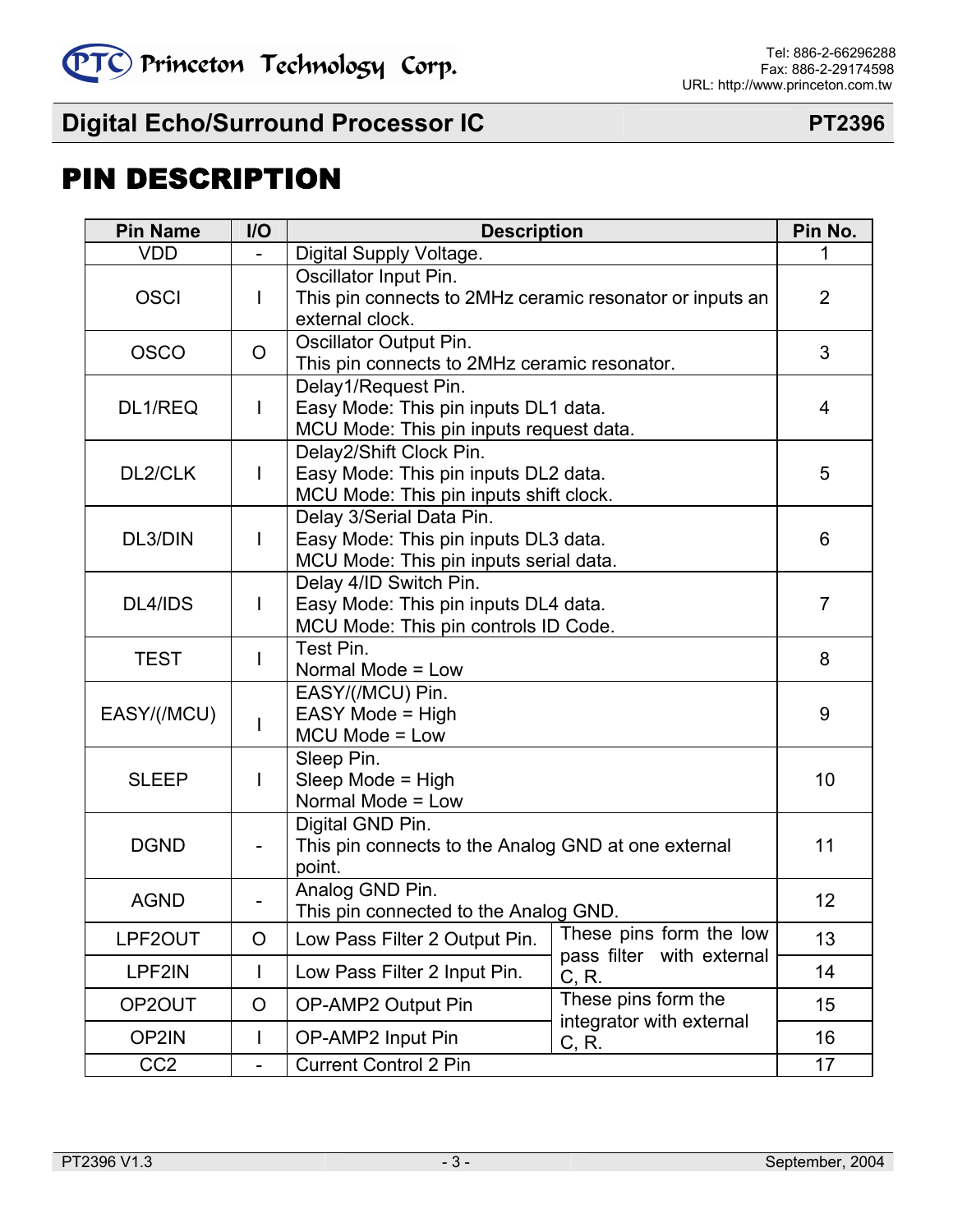

| <b>Pin Name</b>    | $II$                         | <b>Description</b>                                                    | Pin No.                                         |    |
|--------------------|------------------------------|-----------------------------------------------------------------------|-------------------------------------------------|----|
| CC <sub>1</sub>    | $\qquad \qquad \blacksquare$ | <b>Current Control 1 Pin.</b>                                         |                                                 | 18 |
| <b>REF</b>         |                              | Reference Pin.<br>Reference Voltage = 1/2 VCC                         |                                                 | 19 |
| OP <sub>1</sub> IN | -                            | OP-AMP 1 Input Pin.                                                   | These pins form the<br>integrator with external | 20 |
| OP1OUT             |                              | OP-AMP 1 Output Pin.                                                  | C, R.                                           | 21 |
| LPF1OUT            | O                            | Low Pass Filter 1 Output Pin                                          | These pins form the                             | 22 |
| LPF1IN             | O                            | low pass filter with<br>Low Pass Filter 1 Input Pin<br>external C, R. |                                                 | 23 |
| <b>VCC</b>         |                              | Analog Supply Voltage Pin.                                            |                                                 | 24 |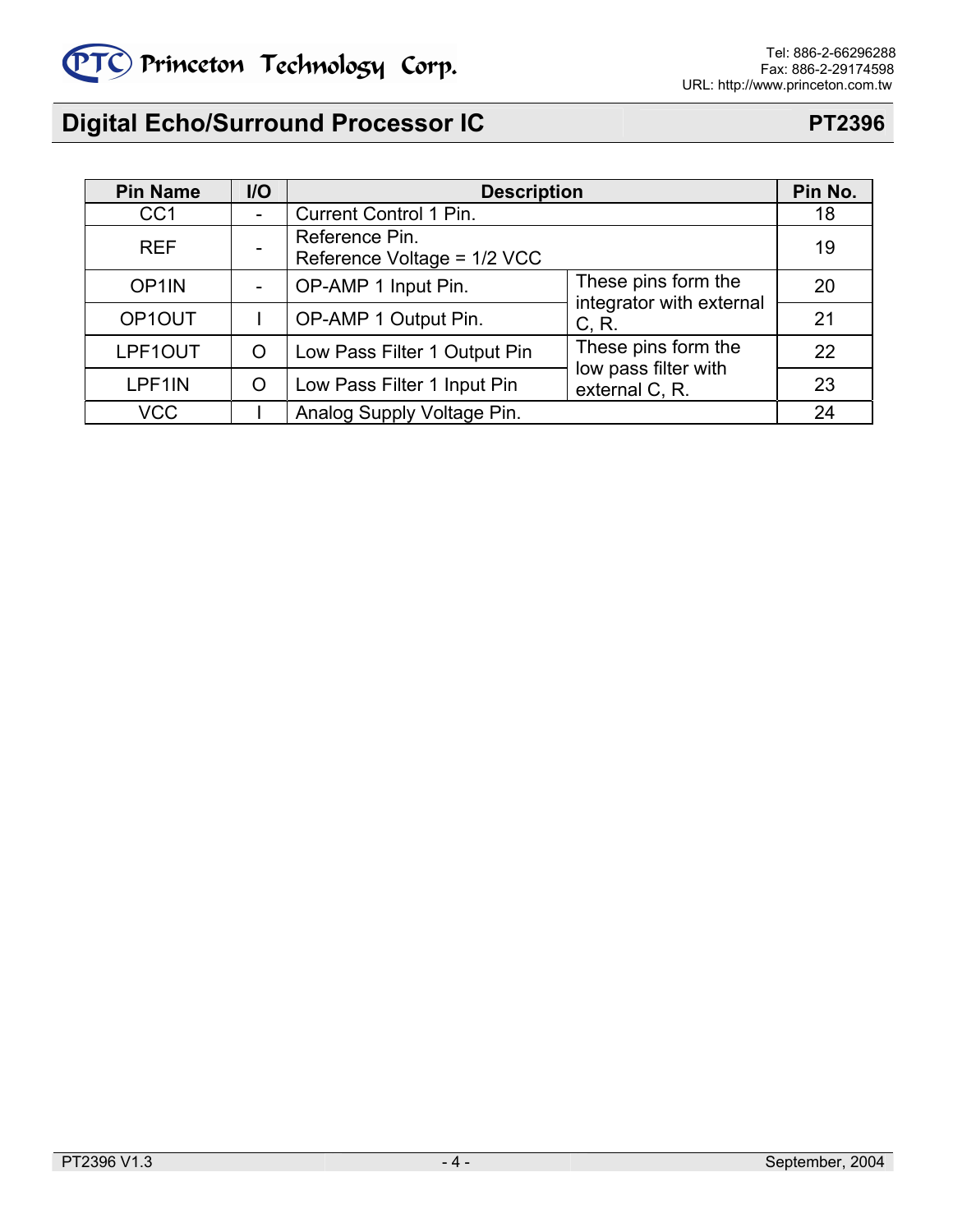

# FUNCTIONAL DESCRIPTION

# *DELAY TIME*

### **EASY MODE**

The Easy Mode is activated when the EASY/(/MCU) Pin is in HIGH State. Under the Easy Mode; namely – DL1/REQ, DL2/CLK, DL3/DIN, and DL4/IDS are all used as inputs for Delay Time Data (DL1  $\sim$  DL4).

The Delay Pins: namely -- DL1~DL4 determine the amount of time the memory-stored signal would be stored in the 48 K-bit memory (delay time). The following table gives the various Delay Time with reference to the Pins  $DL1 \sim DL4$ .

| fs  | DL <sub>4</sub> | DL <sub>3</sub> | DL <sub>2</sub>              | DL <sub>1</sub>              | Td (ms) |  |
|-----|-----------------|-----------------|------------------------------|------------------------------|---------|--|
|     |                 |                 |                              |                              | 12.3    |  |
|     |                 |                 |                              | H                            | 24.6    |  |
|     |                 |                 | $\mathsf{H}$                 |                              | 36.9    |  |
|     | L               |                 |                              | $\overline{\mathsf{H}}$      | 49.2    |  |
| 500 |                 |                 |                              | 61.4<br>73.7<br>$\mathsf{H}$ |         |  |
|     |                 | Η               |                              |                              |         |  |
|     |                 |                 | $\mathsf{H}$                 |                              | 86.0    |  |
|     |                 |                 |                              | H                            | 98.3    |  |
|     |                 |                 | L<br>$\overline{\mathsf{H}}$ |                              | 110.6   |  |
|     |                 | L               |                              | 122.9                        |         |  |
|     |                 | H               |                              |                              | 135.2   |  |
| 250 | $\mathsf{H}$    |                 |                              | $\overline{\mathsf{H}}$      | 147.5   |  |
|     |                 |                 | L                            |                              | 159.7   |  |
|     |                 | Н               |                              | H                            | 172.0   |  |
|     |                 |                 | $\mathsf{H}$                 |                              | 184.3   |  |
|     |                 |                 |                              | $\mathsf{H}$                 | 196.6   |  |

Note: fs - sampling frequency (KHz) Td = Delay Time (msec)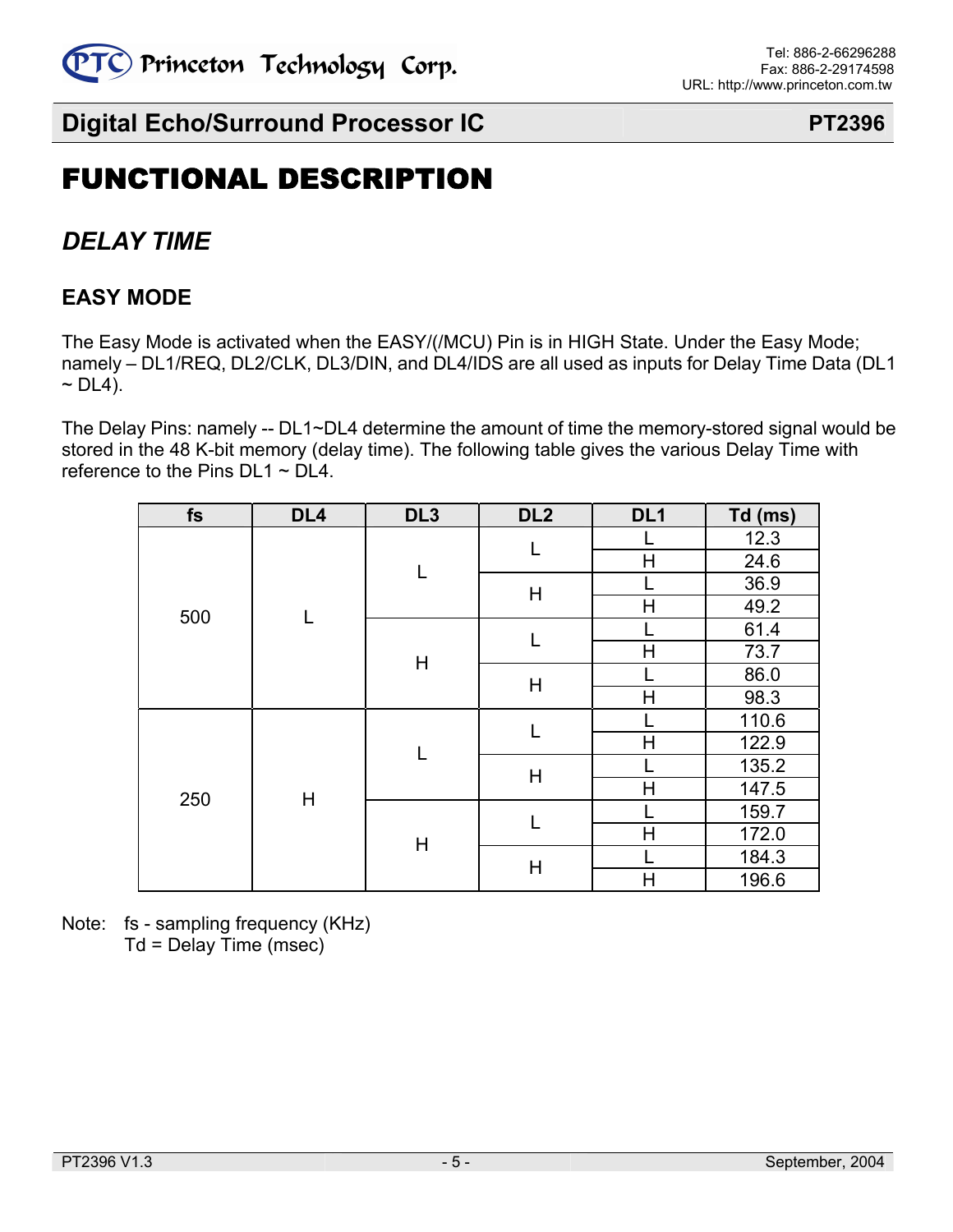

### **MCU MODE**

The MCU Mode is activated when the EASY/(/MCU) Pin is in Low State. The delay time is set by the serial data from the MCU. Please refer to the timing diagram below:



The DIN Signal is shifted in the falling edge of the CLK Signal when the ID Code Bits values are verified as follows:

ID1 and ID3 = Low  $ID2 = High$  $ID4 = IDS P$ in

then, the last ten data bits are latched at the rising edge of the REQ Signal.

When 2 pieces of PT2396 are used, Pin 7 determines which PT2396 is in control. Pin 7 may be pulled High or Low. Please refer to below:

| <b>IDS Pin</b> | IN4 | ID <sub>2</sub> | ID <sub>3</sub> | ID4 |
|----------------|-----|-----------------|-----------------|-----|
|                |     |                 |                 |     |
|                |     |                 |                 |     |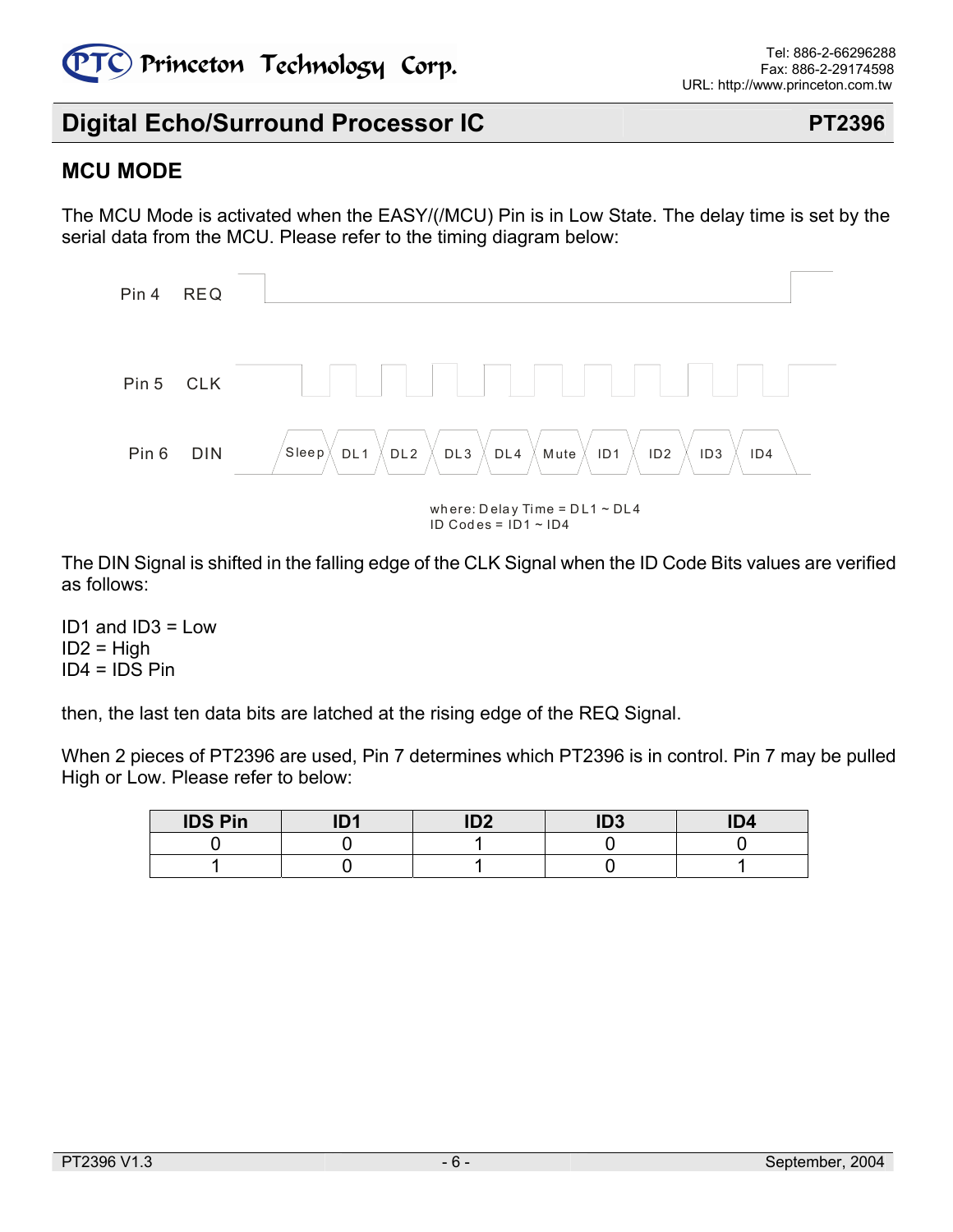

## *SLEEP MODE FUNCTION*

### **EASY MODE**

Also under this mode, the SLEEP Mode may be activated when the SLEEP Pin is in High State; otherwise, the Normal Mode applies.

### **MCU MODE**

The Sleep Mode is activated when the SLEEP Pin is set to HIGH. At this point, the clock and the RAM stops in order to reduce the circuit current. When the SLEEP Pin is set to LOW, there is normal operation.

### **SYSTEM RESET**

PT2396 features an auto-rest function. The reset time is approximately 120 msec and the delay time is set at 147.5 msec if MCU Mode is enabled.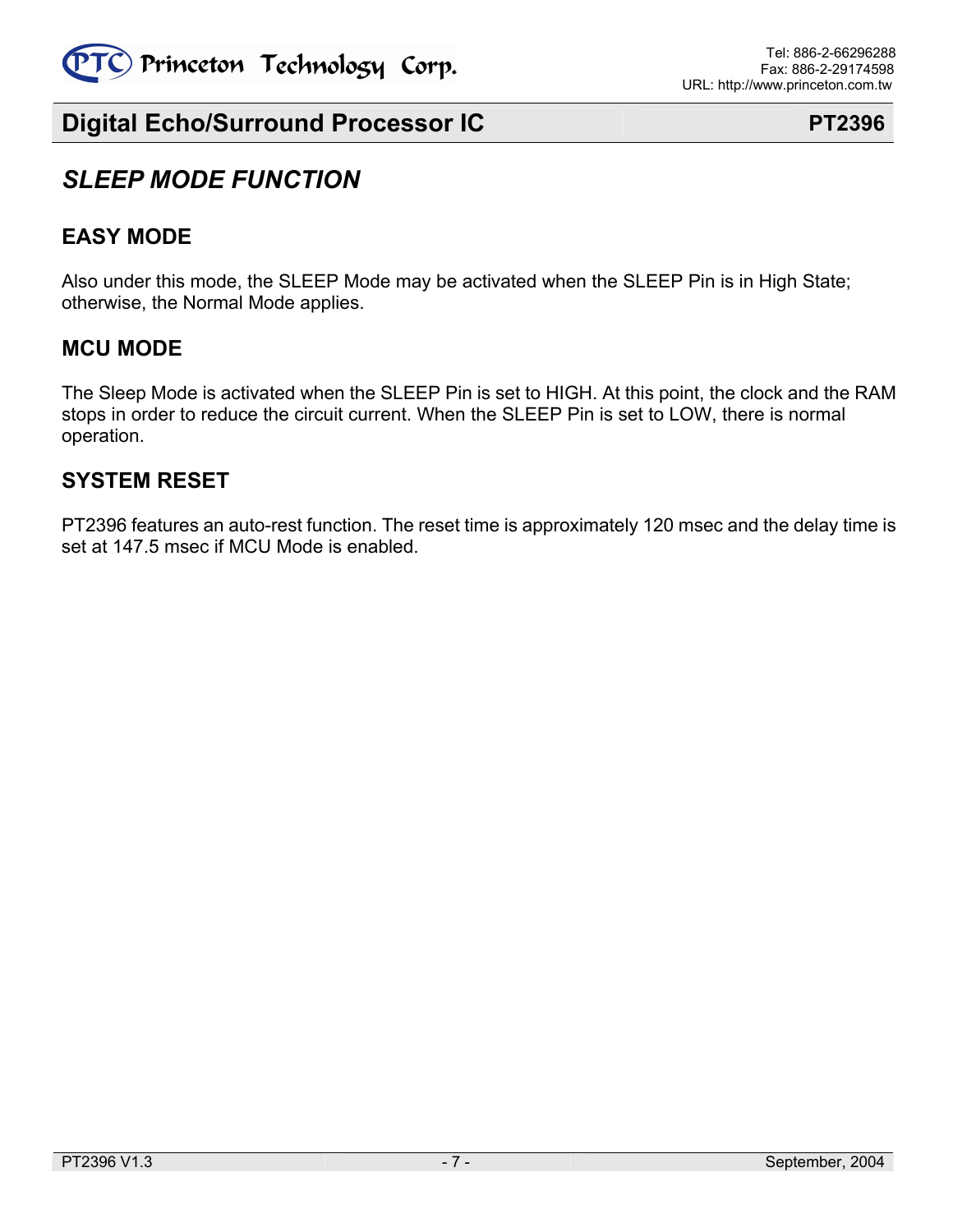

## *MUTE FUNCTION*

### **EASY MODE**

Under the EASY Mode, the mute function is automatically activated under the following conditions:

- 1. Delay Time is changed.
- 2. SLEEP Mode is canceled.
- 3. Power is turned ON.

### **Condition 1: Automatic Mute Function Diagram 1 -- Delay Time Change**



### **Condition 2: Automatic Mute Function Diagram 2 -- SLEEP Mode is canceled.**



### **Condition 3: Automatic Mute Function Diagram 3 -- During Power ON**

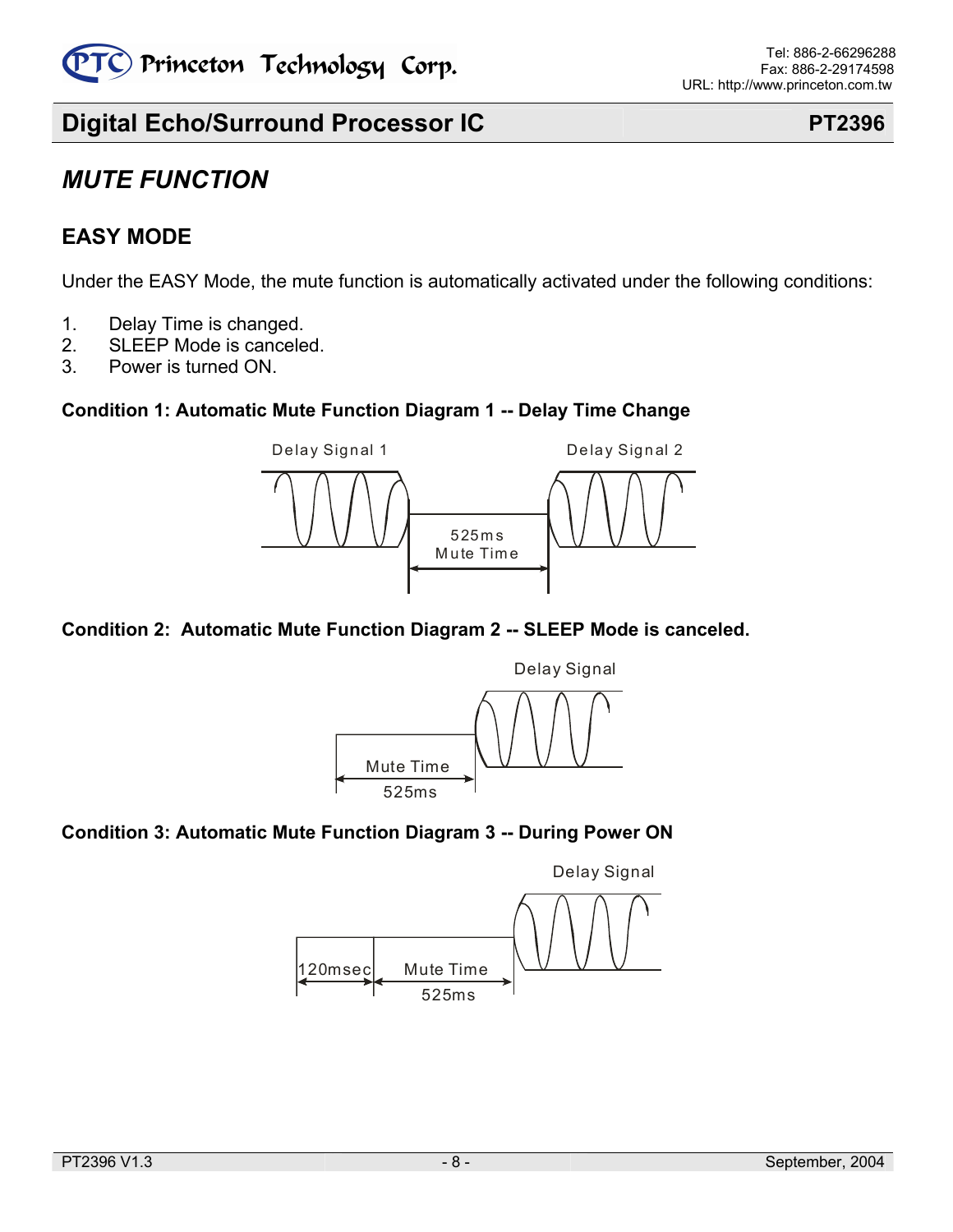

### **MCU MODE**

From the DIN signal (DL3 Pin), if the Mute bit is read as Low, then an automatic muting function can be used (also see EASY Mode Section). Please refer to the diagrams below. However, if this Mute bit (from the DIN Pin) is read High, then normal muting function can be performed (see figure below).



When  $Bit 6 = "1"$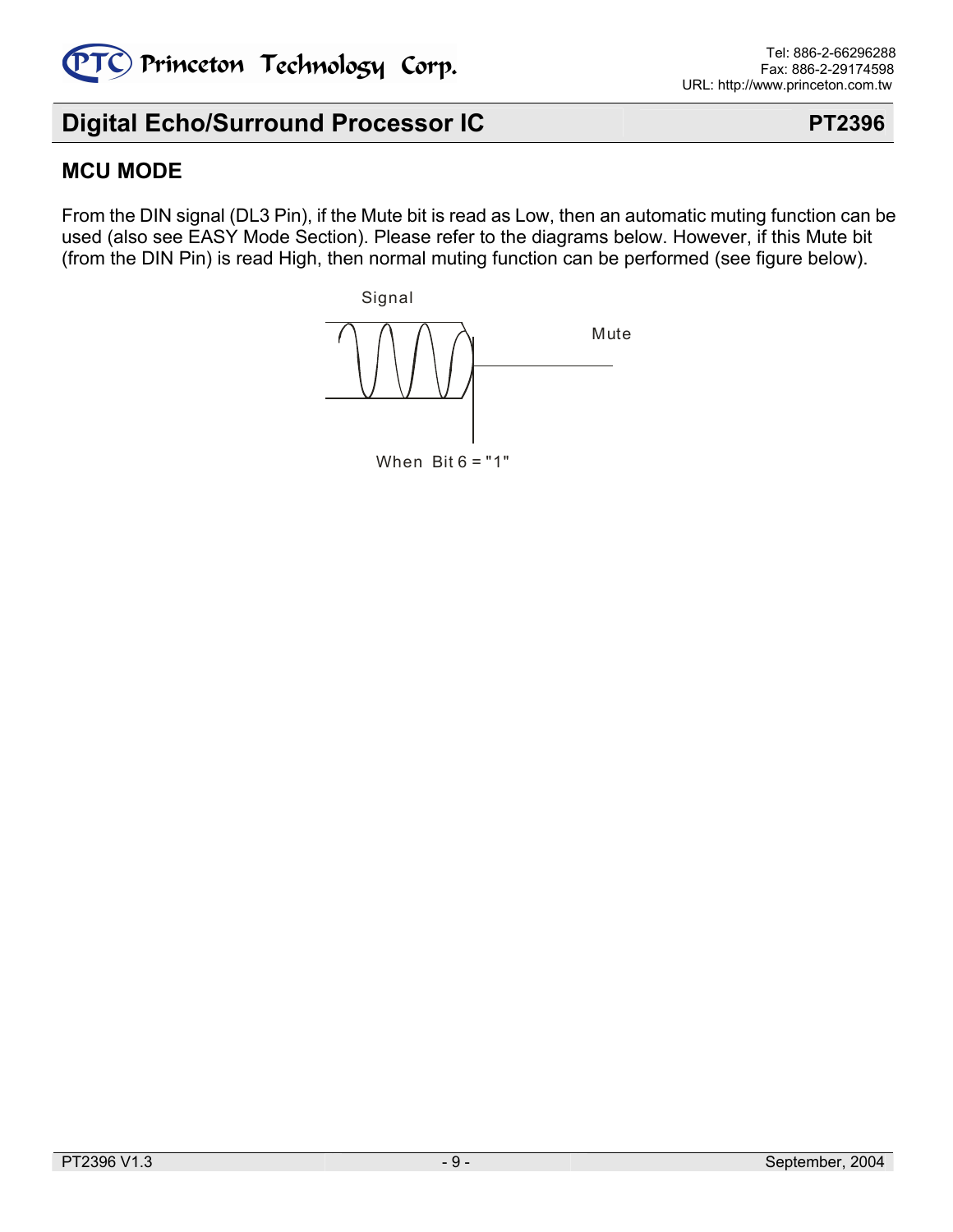# ABSOLUTE MAXIMUM RATING

(Unless otherwise specified, Ta=25℃)

| <b>Parameter</b>             | <b>Symbol</b> | <b>Ratings</b> | Unit   |
|------------------------------|---------------|----------------|--------|
| <b>Supply Voltage</b>        | Vcc           | 5.5            |        |
| <b>Operating Current</b>     | <b>Icc</b>    | 100            | mA     |
| <b>Power Dissipation</b>     | Pd            |                | W      |
| <b>Operating Temperature</b> | Topr          | $-40 \sim +85$ | $\sim$ |
| <b>Storage Temperature</b>   | Tstg          | $-65 - +150$   | $\sim$ |

# RECOMMENDED OPERATING CONDITIONS

| <b>Parameter</b>       | <b>Symbol</b> | Min.   | $\mathsf{Y}$ p.          | Max.   | Unit       |
|------------------------|---------------|--------|--------------------------|--------|------------|
| Supply Voltage         | Vcc           | 4.5    | ხ                        | 5.2    |            |
| <b>Clock Frequency</b> | Fck           | -      |                          | -      | <b>MHz</b> |
| High Input Voltage     | VIH           | 0.7VDD | $\overline{\phantom{0}}$ | VDD    |            |
| Low Input Voltage      | VIL           |        | $\overline{\phantom{0}}$ | 0.3VDD |            |

# ELECTRICAL CHARACTERISTICS

(Unless otherwise specified, Vcc=5V, f=1KHz, Vi=100mVrms, Ta=25℃)

| <b>Parameter</b>                                | <b>Symbol</b> | <b>Test Conditions</b>               |                | Min.                     | Typ.   | Max.                     | <b>Unit</b> |
|-------------------------------------------------|---------------|--------------------------------------|----------------|--------------------------|--------|--------------------------|-------------|
| <b>Operating Current</b>                        | Icc           | $RL=47K\Omega$                       |                |                          | 16.0   | 40.0                     | mA          |
| <b>Voltage Gain</b>                             | G۷            | THD=10%                              |                | Ξ.                       | $-0.5$ | $\overline{\phantom{0}}$ | dB          |
| <b>Output Distortion</b>                        | THD           | 30KHz LPF                            | $fs = 500$ KHz | ۰                        | 0.3    | 1.2                      | %           |
|                                                 |               | $Vi=1Vrms$                           | $fs = 250$ KHz |                          | 0.5    | 1.5                      |             |
| <b>Output Noise Voltage</b>                     | <b>VNo</b>    | DIN=0V                               |                | -                        | $-92$  | $-75$                    | dBV         |
| <b>Supply Voltage</b><br><b>Rejection Ratio</b> | <b>SVRR</b>   | Vcc=5V, $Vp-p=100mV$ ,<br>$f=100$ Hz |                |                          | $-40$  | $-25$                    | dB          |
| Mute Time                                       | <b>TMUTE</b>  | Upon Changing Delay Time             |                | $\overline{\phantom{0}}$ | 525    | $\blacksquare$           | ms          |
|                                                 |               | Upon canceling Sleep Mode            |                | Ξ.                       | 525    | $\overline{\phantom{0}}$ |             |
| <b>Operating Current</b><br>(Sleep Mode)        | <b>Iccs</b>   | Sleep Mode                           |                | -                        | 12.0   | 30.0                     | mA          |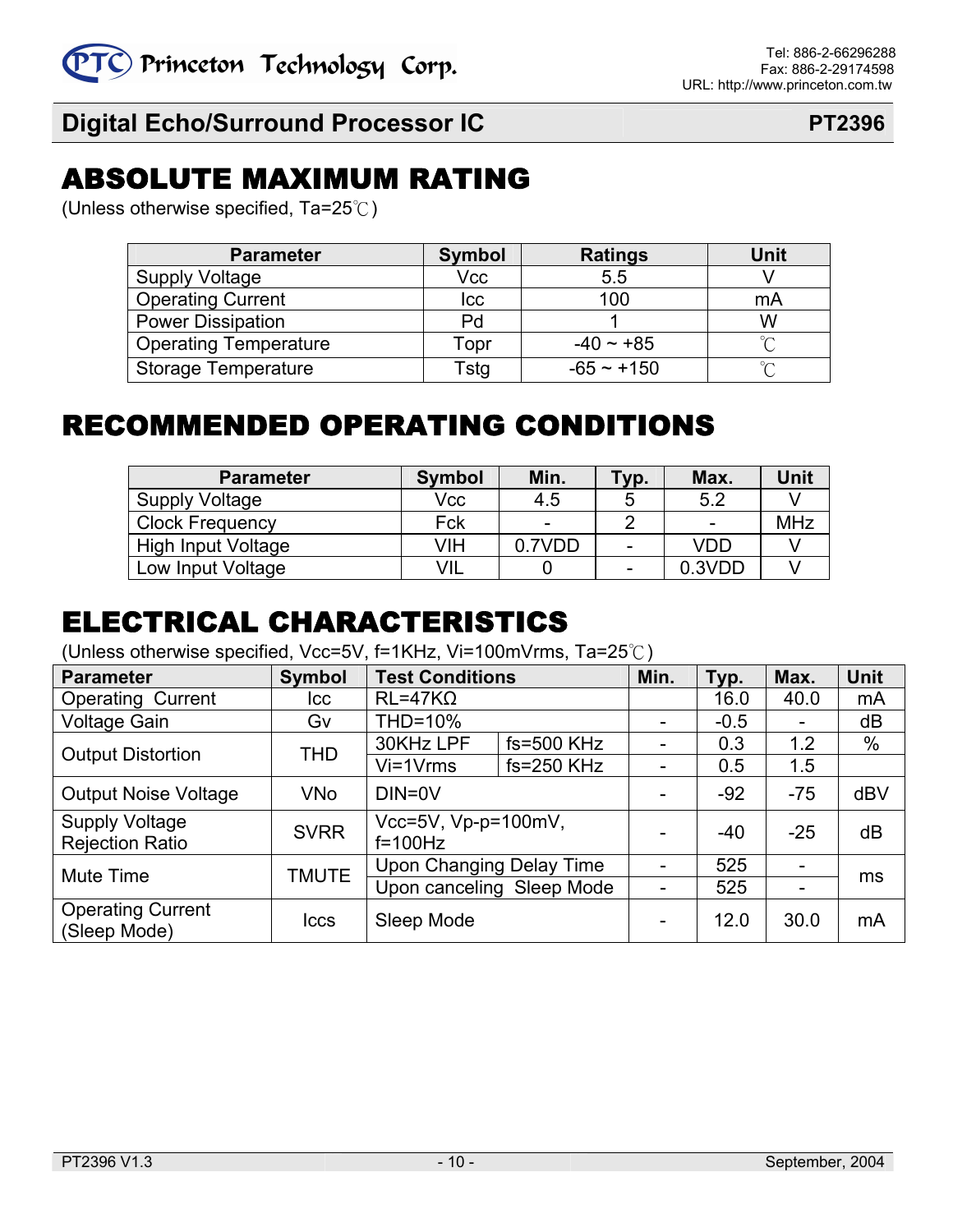# APPLICATION CIRCUITS

# *EASY MODE*



Note:

- 1. Every Digital GND must be connected to the Analog GND at one Point
- 2. When replacing M65831 with PT2396, please take note that PT2396 does not need to connect an external resistor (30 Ohms) to Pin 15 and Pin 21.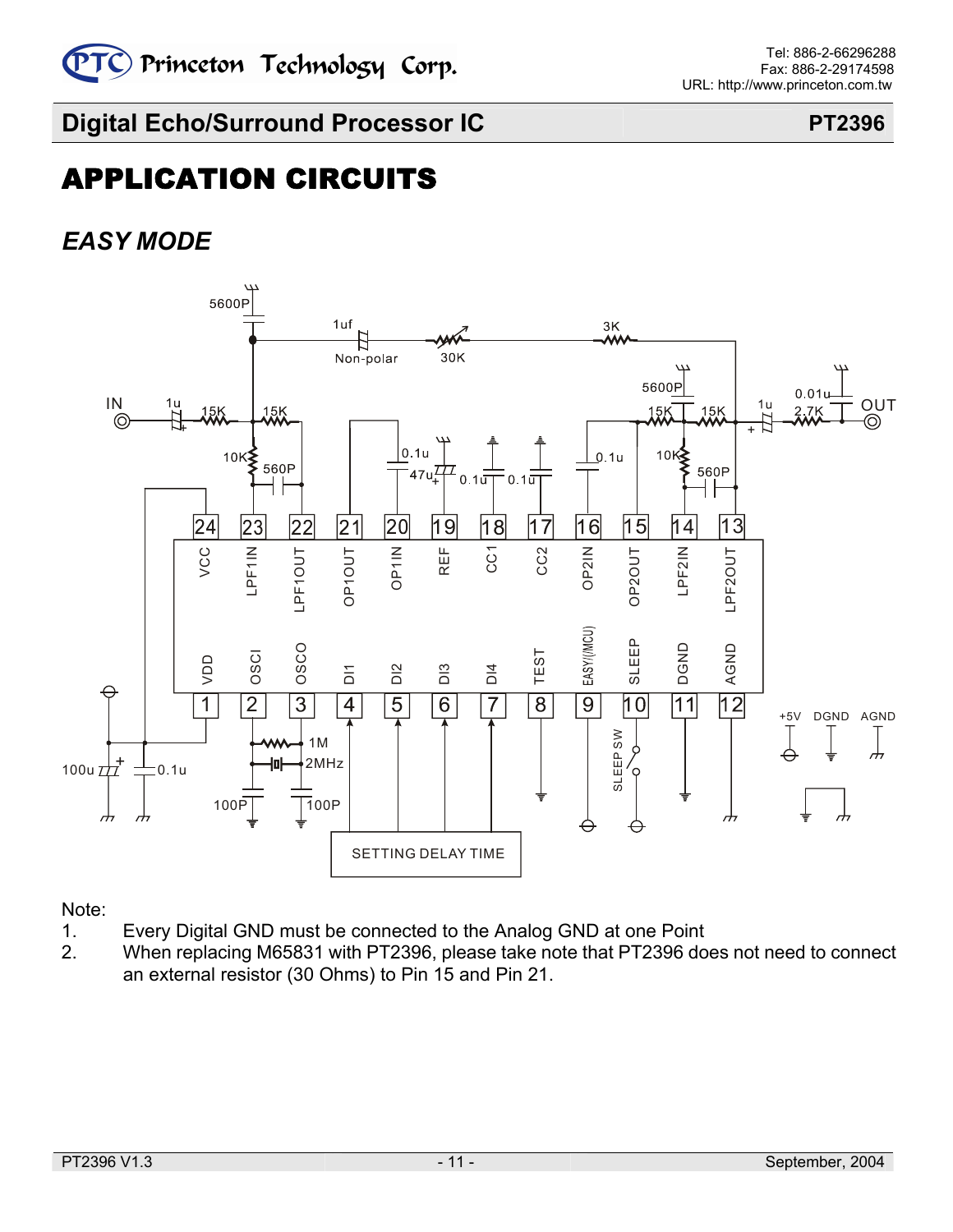# *MCU MODE*



Note:

- 1. Every Digital GND must be connected to the Analog GND at one Point
- 2. For the DL4/IDs Pin (Pin No. 7), please refer below:

| <b>IDS Pin</b> | I <sub>D</sub> | IDO | ID <sub>3</sub> | ID4 |
|----------------|----------------|-----|-----------------|-----|
|                |                |     |                 |     |
|                |                |     |                 |     |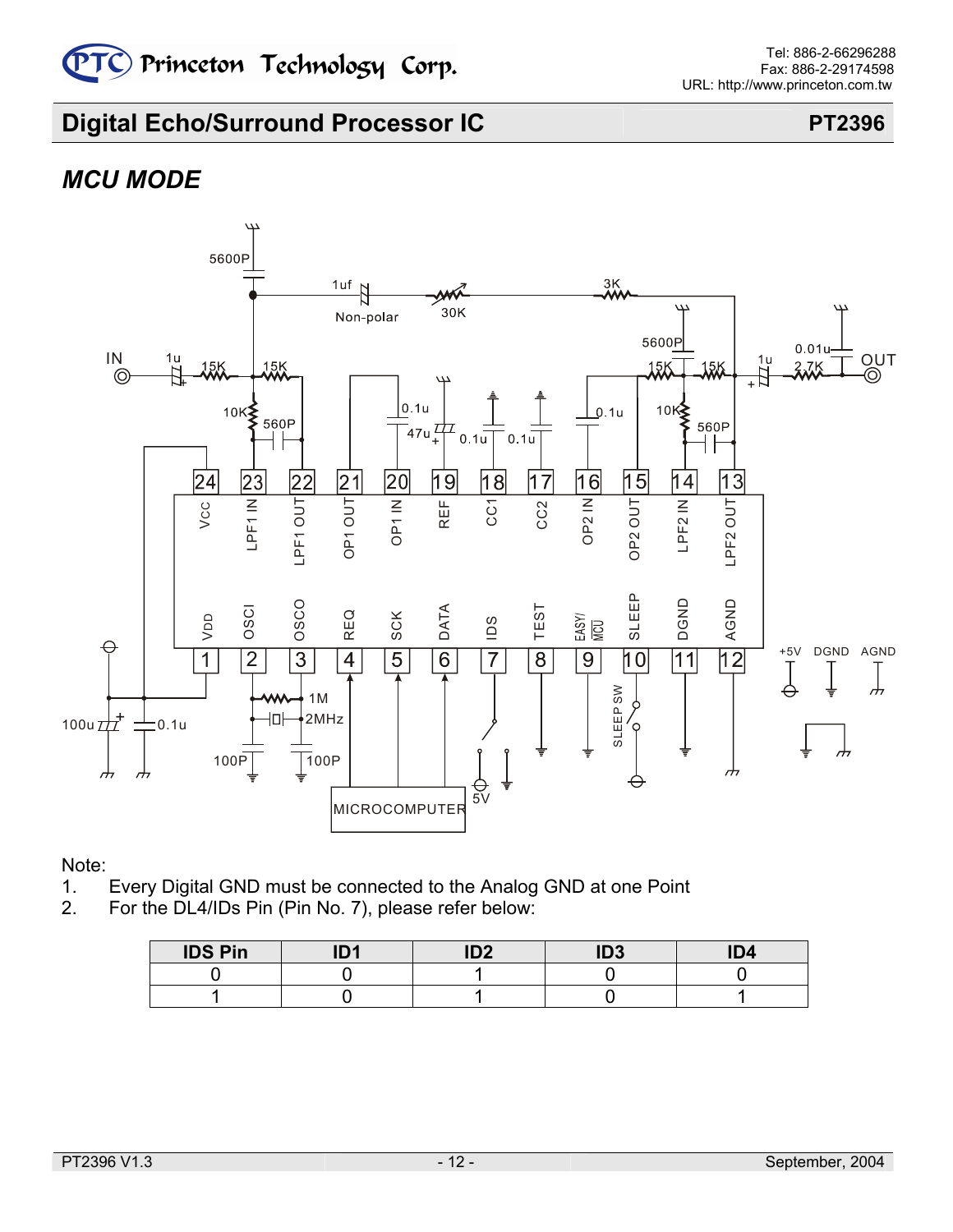# *SURROUND APPLICATION CIRCUIT*

![](_page_12_Figure_4.jpeg)

### Note:

1. Every Digital GND must be connected to the Analog GND at one Point For the DL4/IDs Pin (Pin No. 7), please refer below:

| <b>IDS Pin</b> | IN4 | ID <sub>2</sub> | ID <sub>3</sub> | ID <sub>4</sub> |
|----------------|-----|-----------------|-----------------|-----------------|
|                |     |                 |                 |                 |
|                |     |                 |                 |                 |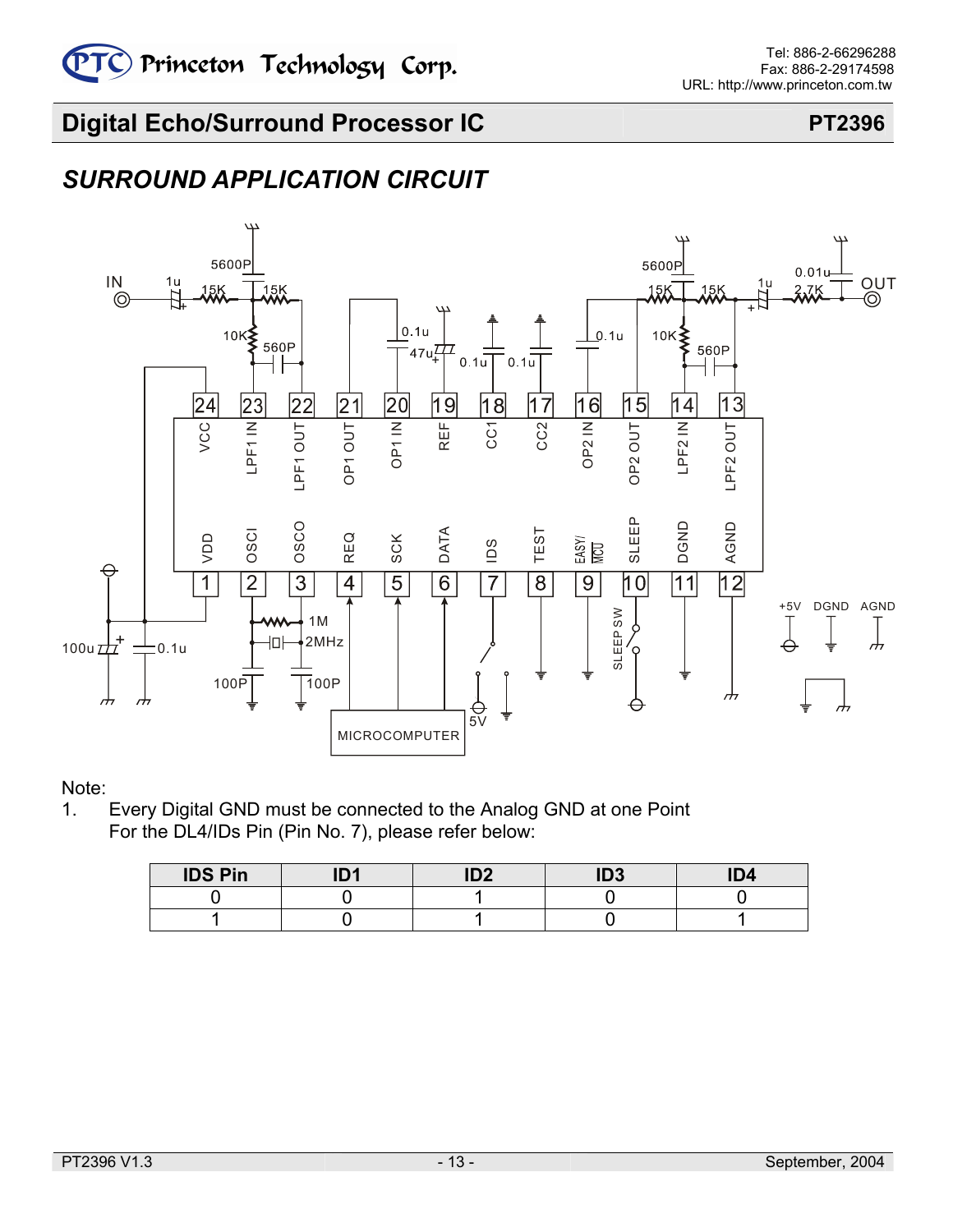# ORDER INFORMATION

| <b>Valid Part Number</b> | Package Type         | <b>Top Code</b> |
|--------------------------|----------------------|-----------------|
| PT2396                   | 24 pins, DIP, 600mil | PT2396          |
| <b>PT2396-S</b>          | 24 pins, SOP, 300mil | PT2396-S        |
| PT2396 (L)               | 24 pins, DIP, 600mil | PT2396          |
| PT2396-S (L)             | 24 pins, SOP, 300mil | PT2396-S        |

Notes:

1.  $(L) =$  Lead Free

2. The Lead Free mark is put in front of the date code.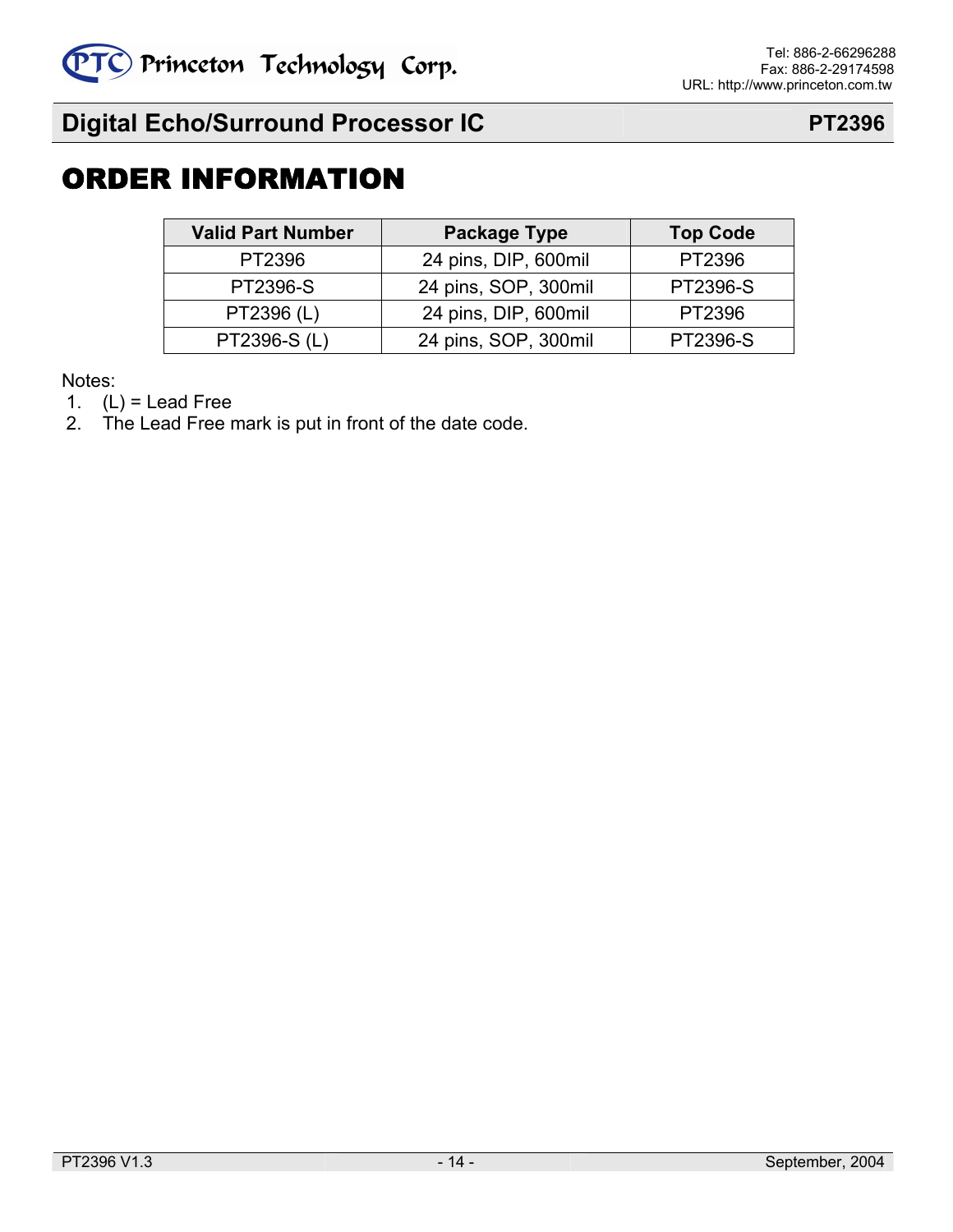![](_page_14_Picture_0.jpeg)

# PACKAGE INFORMATION

# *24 PINS, DIP, 600 MIL*

![](_page_14_Figure_6.jpeg)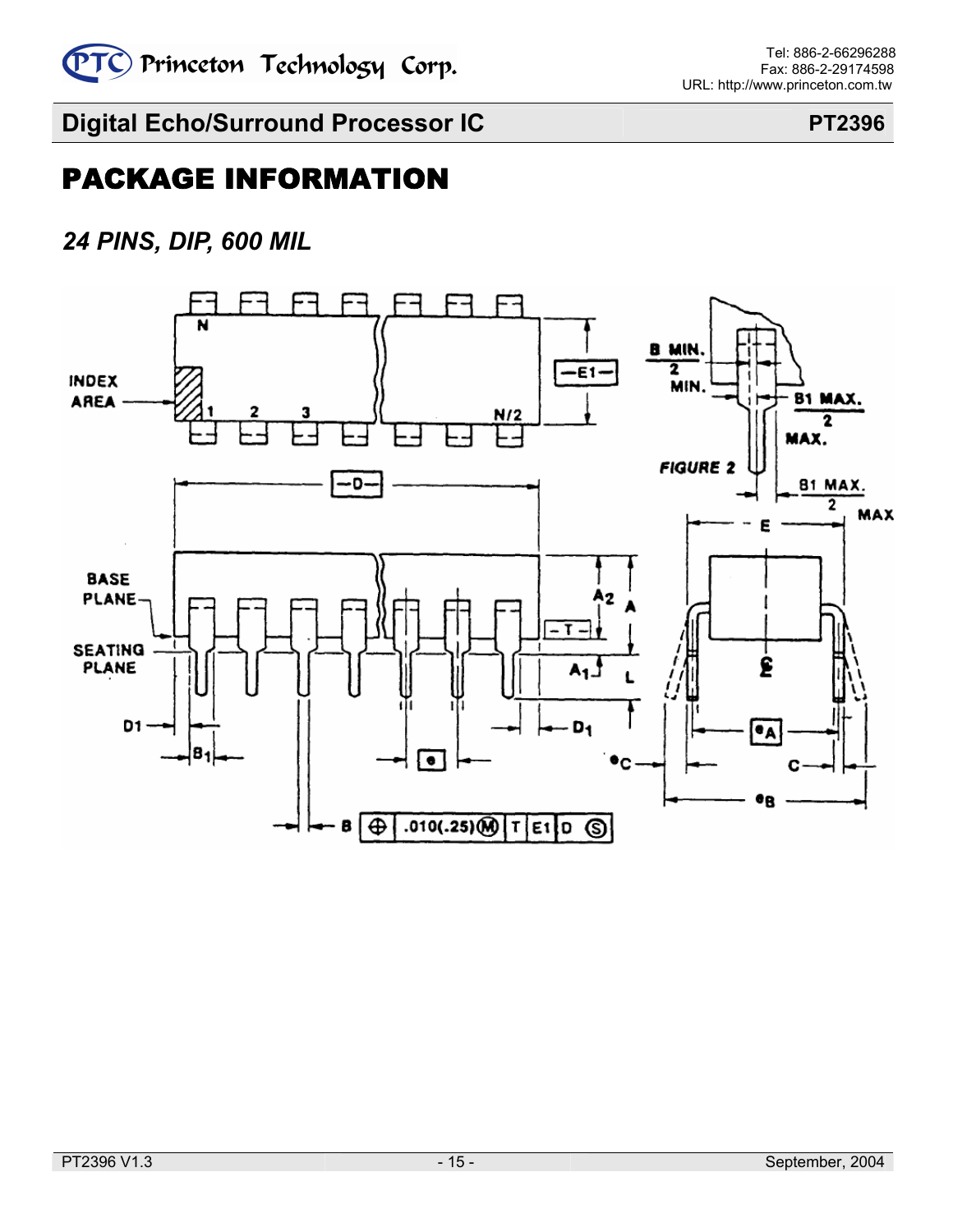| <b>Symbol</b>  | Min.  | Nom.               | Max.  |
|----------------|-------|--------------------|-------|
| A              |       |                    | 6.35  |
| A <sub>1</sub> | 0.39  |                    |       |
| A2             | 3.18  |                    | 4.95  |
| в              | 0.356 |                    | 0.558 |
| <b>B1</b>      | 0.77  |                    | 1.77  |
| С              | 0.204 |                    | 0.381 |
|                | 29.3  |                    | 32.7  |
| D1             | 0.13  |                    |       |
| Е              | 15.24 |                    | 15.87 |
| E <sub>1</sub> | 12.32 |                    | 14.73 |
| e              |       | 2.54 BASIC         |       |
| eA             |       | <b>15.24 BASIC</b> |       |
| eB             |       |                    | 17.78 |
|                | 2.93  |                    | 5.08  |

### Notes:

- 1. Controlling dimension: MILLIMETER
- 2. Dimensioning and tolerancing per ANSI Y14.5M-1982.
- 3. Dimensions A, A1 and L are measured with the package seated in JEDEC Seating Plane Gauge GS-3.
- 4. "D" & "E1" dimensions, for ceramic packages, include allowance for glass overrun and meniscus and lid to base mismatch.
- 5. "D" & "E1" dimensions for plastic package, do not includes mold flash or protrusion. Mold flash or protrusions shall not exceed 0.01 inch. (0.25mm).
- 6. "E" and "eA" measured with the leads constrained to be perpendicular to plane T.
- 7. "eB" and "eC" are measured at the lead tips with the loads un-constrained. "eC" must be zero or greater.
- 8. "N" is the maximum quantity of lead positions. (N=24)
- 9. Corner leads (1, N, N/2, and N/2+1) may be configured as shown in Figure 2.
- 10. Pointed our rounded leads tips are preferred to ease insertion.
- 11. For automatic insertion, any rained irregularity on the top surface (step, mess, etc.) shall b symmetrical about the lateral and longitudinal package centerlines.
- 12. Refer JEDEC MS-011 Variation AA.

JEDEC is the trademark of JEDEC SOLID STATE TECHNOLOGY ASSOCIATION.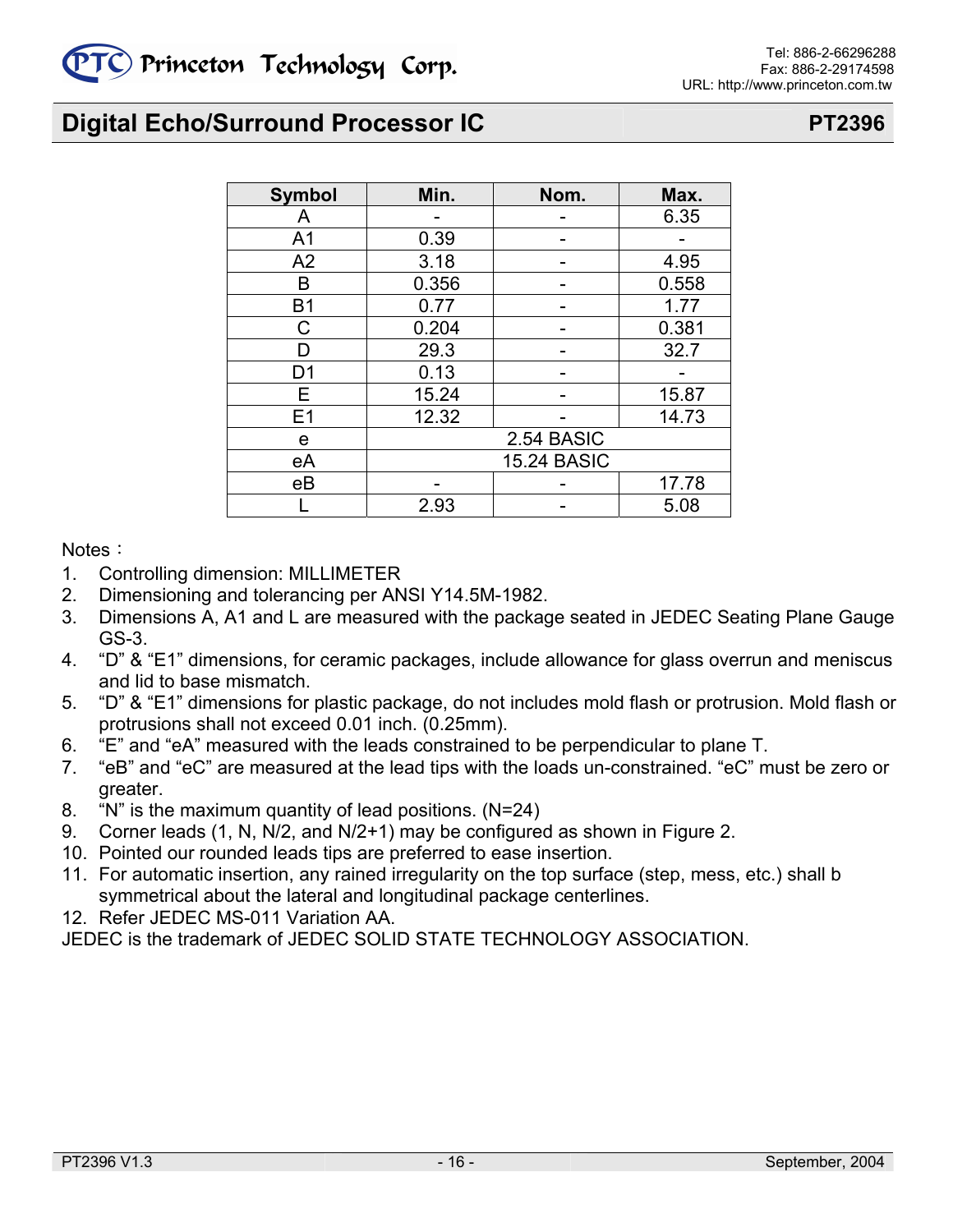# *24 PINS, SOP, 300 MIL*

![](_page_16_Figure_5.jpeg)

| <b>Symbols</b> | Min.        | Nom.      | Max.      |
|----------------|-------------|-----------|-----------|
| A              | 2.35        |           | 2.65      |
| A <sub>1</sub> | 0.10        |           | 0.30      |
| B              | 0.33        |           | 0.51      |
| C              | 0.23        |           | 0.32      |
| D              | 15.20       |           | 15.60     |
| Е              | 7.40        |           | 7.60      |
| е              |             | 1.27 bsc. |           |
| Н              | 10.00       |           | 10.65     |
| h              | 0.25        |           | 0.75      |
|                | 0.40        |           | 1.27      |
| α              | $0^{\circ}$ |           | $8^\circ$ |